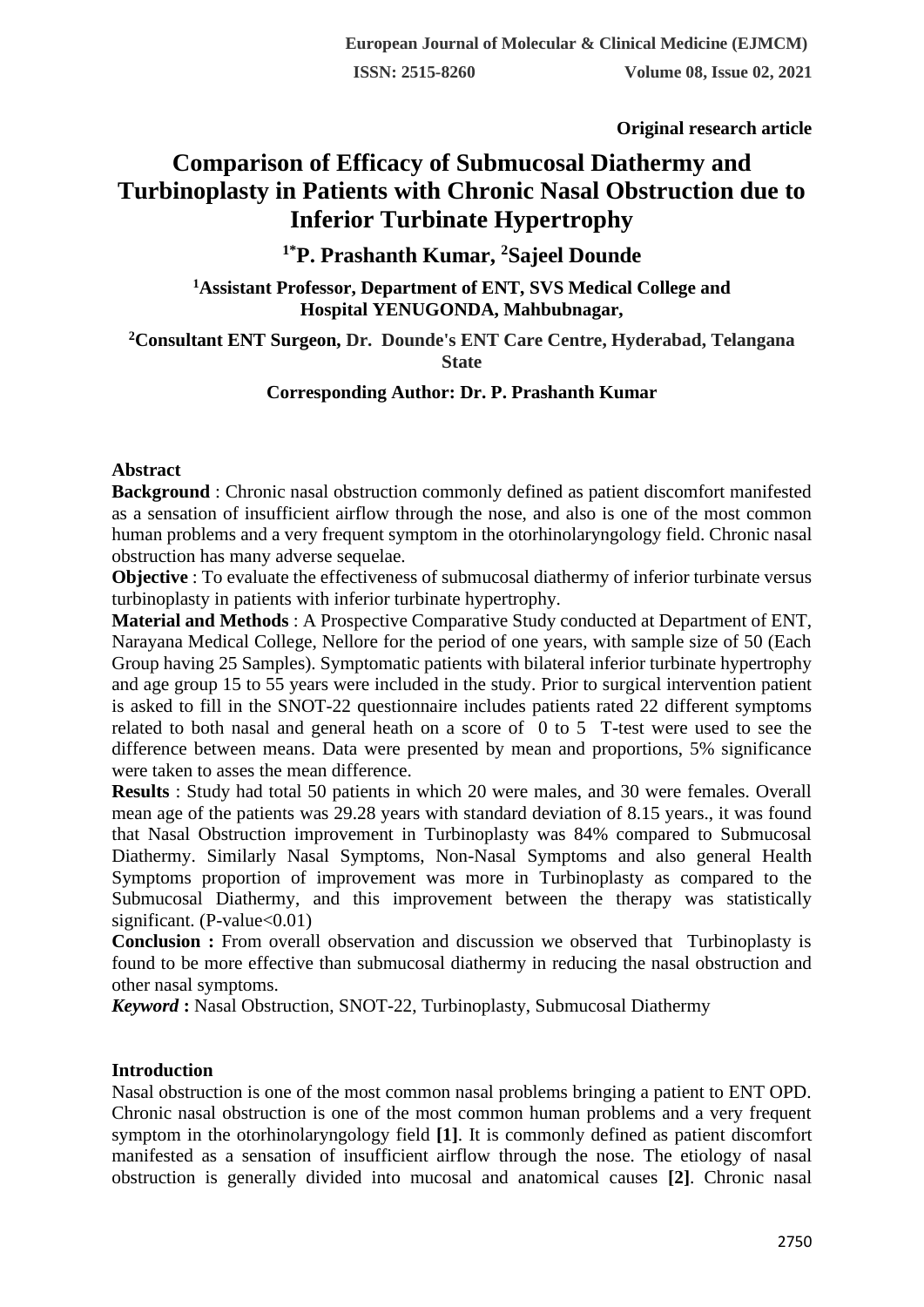obstruction has many adverse sequelae including mouth breathing, dryness of the oral cavity, nasal speech, disturbed sleep, restlessness, malaise, and adverse effect on quality of life and reduced lung volumes.

Inferior turbinate hypertrophy is one of the common causes of nasal obstruction. The inferior turbinates are bony and soft tissue projections that protrude into the nasal passages and play an important role in normal respiratory function, as the main regulator of nasal airflow in which the mucosa of the turbinates is essential for maintaining normal defense, humidification, warming and filtering of inspired air **[3]**. Inferior turbinate enlargement due to chronic rhinitis and DNS (compensatory hypertrophy) are the main causes of chronic nasal obstruction. Rhinitis may be allergic, infective, vasomotor, hormonal, or secondary to medication. Turbinate enlargement is usually amenable to medical treatment. Hypertrophy of the inferior turbinate is the most frequent cause of chronic nasal obstruction and may be related to allergy, pseudo allergy, non allergic rhinitis with eosinophilia syndrome and iatrogenic rhinopathy **[4]**. The first surgical procedure for the treatment of enlarged inferior turbinate was reported by Heider & Crusel in 1845 when they described surface electrocautery using a galvanic current. Latter Hol & Hiuzing evaluated 13 surgical techniques that have been used for inferior turbinectomy in last 130 years. [5]. These include partial or total turbinectomy, turbinoplasty, submucous resection, electrocautery, chemical cautery, coblation, and laser.[6] Traditional turbinectomy is associated with excessive bleeding which may necessitate the use of nasal packs for several days or blood transfusion. Other complications associated with traditional turbinectomy such as excessive crusting, empty nose syndrome, rhinitis sicca, atrophic rhinitis, and ozena have brought the procedure into disrepute.

Submucous Diathermy (SMD) involves passing a probe just below the mucosal surface lining of the turbinate bones and cauterizing using heat energy to shrink the size of theses structures, this preserves most of the mucosal lining and allows for preservation of normal function[7].

Turbinoplasty is a procedure that attempts to preserve the mucosa of the turbinate in order to improve the mucociliary clearance and air conditioning function of the inferior turbinate. An incision is made along the inferior border of an in-fractured inferior turbinate and medial and lateral submucosal flaps are elevated. The anterior 2/3 bone of the inferior turbinate is partially resected under the flaps. The flaps are trimmed to re-drape the remaining bone.

So the present study we have undertaken to evaluate the effectiveness of submucosal diathermy of inferior turbinate versus turbinoplasty in patients with inferior turbinate hypertrophy.

**Material and Methods Study Design** : A Prospective Comparative Study **Study Place** : Department of ENT, Narayana Medical College, Nellore **Study Duration** : Duration of one year, 2015 **Sample Size**: Total of 50 sample taken for study (25 in each group)

# **Inclusion Criteria:**

- Age between 15 to 55 years, both sex.
- Symptomatic patients with bilateral inferior turbinate hypertrophy not relieved with medical management.

#### **Exclusion criteria**

- Patients with deviated nasal septum.
- Patients with Nasal polyp.
- Patients with Intra nasal mass.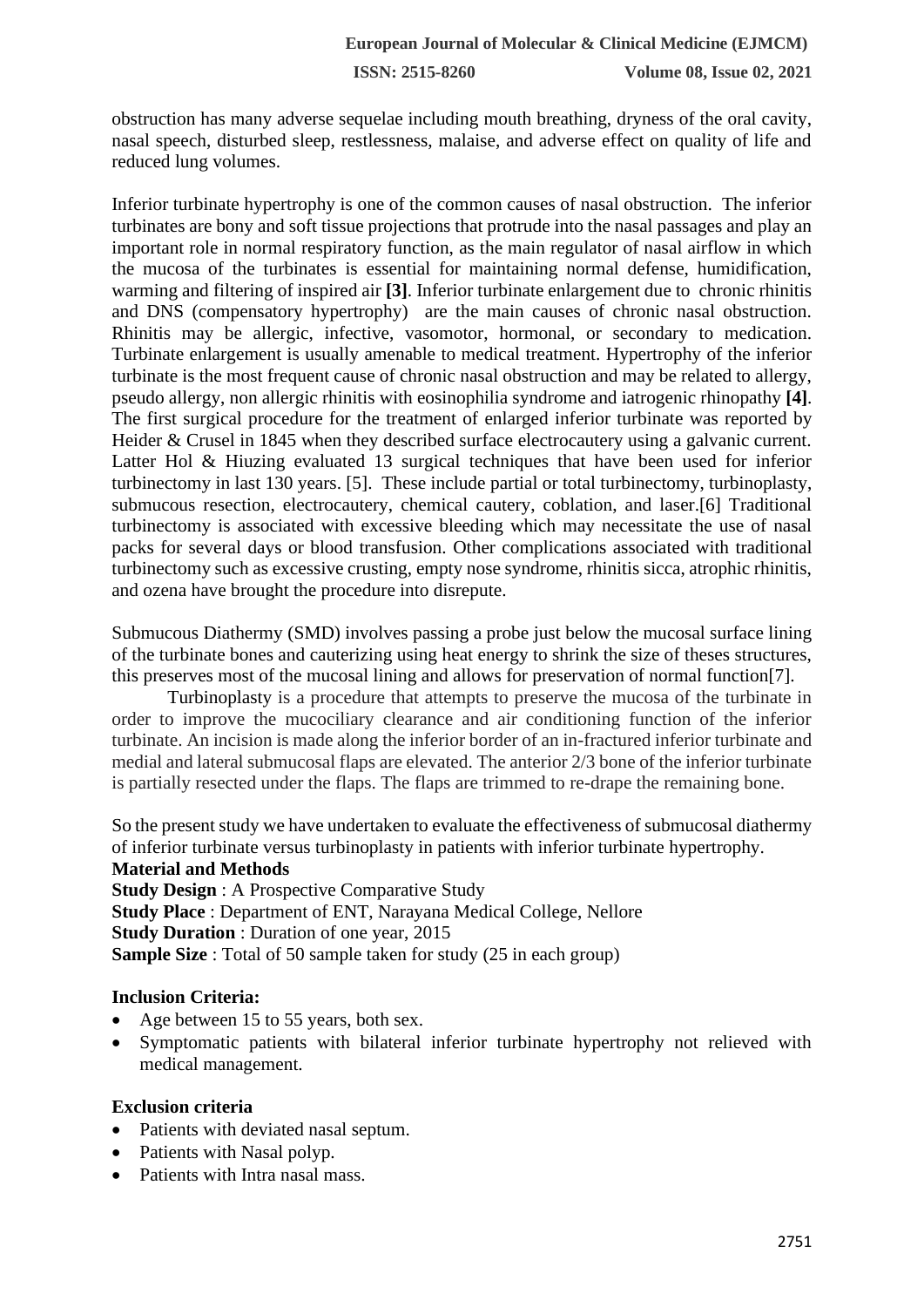- Patients with Concho Bullosa.
- Patients with systemic diseases.
- Patients taking anti hypertensive drugs

# **Methods** :

Depending on the clinical features, history, anterior rhinoscopy and Nasal endoscopy is done to identify the turbinate enlargement and to rule out other causes of nasal obstruction like Deviated nasal septum, Nasal polyps, Concho Bullosa and any Nasal mass. All patients are treated by oral antihistamines, local decongestants and topical steroids for three months. Patients who are refractory to medical treatment are alternatively grouped in to A and B Turbinoplasty is done in group A patients and Submucosal diathermy is done in group B patients

Prior to surgical intervention patient is asked to fill in the SNOT-22 questionnaire.

In this questionnaire, patients rated 22 different symptoms related to both nasal and general heath on a score of 0 to 5 as below

0 .No problem, 1. Very mild problem, 2. Mild or slight problem, 3. Moderate, 4. Severe 5. Very severe

SNOT-22 questionnaire include 22 symptoms which are divided in to four subsets as nasal obstruction, nasal symptoms and non nasal symptoms and general health symptoms. The various nasal symptoms include Sneezing, Runny nose, Need to blow nose, Postnasal discharge, Thick nasal discharge, loss of sense of smell.

Non nasal symptoms include Facial pain, Ear ache, Ear fullness, Dizziness and cough.

General health symptoms include Difficulty falling asleep, Waking up at night, Lack of a good night sleep, waking up tired, fatigue during the day, reduced productivity, Reduced concentration, Sad, embarrassed and frustration.

Patients were asked to tick the most important symptoms affecting his or her health. Prior informed consent was taken from every patient.

Detailed clinical history based on questionnaire were collected,

Investigations: Nasal endoscopy, Haematological investigations like Haemoglobin percentage, Total leuckocyte count, differential count, Absolute eosinophil count, Bleeding time, Clotting time, Blood grouping and typing, Urine examination, Radiological investigation like X ray Para nasal sinuses and Computed tomography scan of sinuses and turinates in coronal and axial views.

**Ethical Approval :** Study Approved by Ethical Institutional committee.

**Statistical Analysis :** Collected data were entered in the Microsoft excel 2007 for further analysis, Quantitative data were presented by mean and standard deviation and difference in the means were assessed by t-test, Qualitative data were presented by frequency and percentage. Statistical analysis were performed by using SPSS version 20.

| Table 1 : Age distribution among the patients. |     |          |           |  |  |  |  |
|------------------------------------------------|-----|----------|-----------|--|--|--|--|
| Gender                                         | No. | Mean Age | <b>SD</b> |  |  |  |  |
| Male                                           | 20  | 32.25    | 9.575     |  |  |  |  |
| Female                                         | 30  | 27.3     | 6.497     |  |  |  |  |
| Total                                          | 50  | 29.28    | 8.157     |  |  |  |  |

#### **Observation and Results**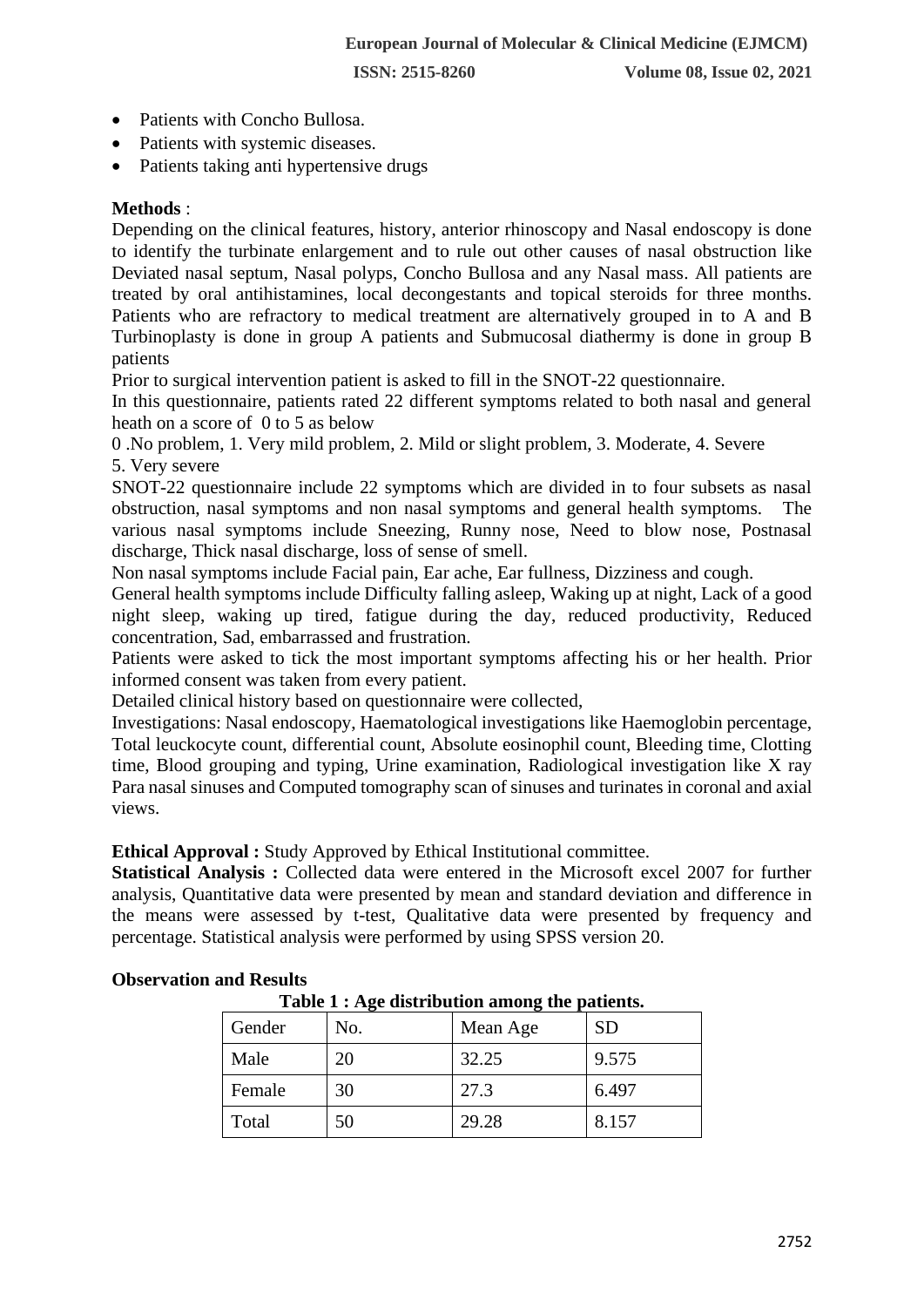#### **European Journal of Molecular & Clinical Medicine (EJMCM)**

**ISSN: 2515-8260 Volume 08, Issue 02, 2021**

Study had total 50 patients in which 20 were males, of mean age 32.25 years with standard deviation of 9.57 years and 30 were females of mean age 27.3 years with standard deviation of 6.49 years. Overall mean age of the patients was 29.28 years with standard deviation of 8.15 years.

| <b>Tupopiasty</b>   |         |                                       |                                                 |                |                                                 |  |  |
|---------------------|---------|---------------------------------------|-------------------------------------------------|----------------|-------------------------------------------------|--|--|
|                     |         | <b>SUBMUCOSAL</b><br><b>DIATHERMY</b> | Reduction of<br><b>SNOT</b><br>22<br>score in % | TURBINOPLASTY  | Reduction of<br><b>SNOT</b><br>22<br>score in % |  |  |
| <b>Nasal</b>        | Pre-Op  | 4.9 $\pm 0.30$                        | 51.9                                            | 4.8 $\pm 0.3$  | 77.1                                            |  |  |
| obstruction         | Post-Op | $2.36 \pm 1.01$                       |                                                 | $1.1 \pm 0.8$  |                                                 |  |  |
|                     | Pre-Op  | $10.15 \pm 2.30$                      | 58.7                                            | $10.7 \pm 2.2$ | 70.1                                            |  |  |
| Nasal symptoms      | Post-Op | $4.2 \pm 2.01$                        |                                                 | $3.2 \pm 1.3$  |                                                 |  |  |
| <b>Non</b><br>nasal | Pre-Op  | $6.72 \pm 2.84$                       | 48.9                                            | $7.3 \pm 2.6$  | 61.7                                            |  |  |
| symptoms            | Post-Op | $3.44 \pm 2.08$                       |                                                 | $2.8 \pm 1.4$  |                                                 |  |  |
| health<br>General   | Pre-Op  | $8.44 \pm 2.63$                       | 54.1                                            | $8.4 \pm 3.5$  | 59.5                                            |  |  |
| symptoms            | Post-Op | $3.88 \pm 1.67$                       |                                                 | $3.4 \pm 1.5$  |                                                 |  |  |

**Table 2 : Mean Pre-op and Post-Op SNOT 22 Score in Submucosal Diathermy and Tuboplasty**

Table showed the mean SNOT 22 Scoring related to the Nasal and General Health symptoms between the therapies, it was observed that in submucosal Diathermy, Nasal obstruction, Nasal Symptoms, Non- Nasal Symptoms and General Health Symptom SNOT 22 Scoring was reduce to 51.9%, 58.7%, 48.9% and 54.1% respectively after post op, whereas in Tuboplasty for the same parameter it reduced to 77.1%, 70.1%, 61.7% and 59.5% respectively after post op.



**Figure 1 : Distribution of Reduction of SNOT 22 Score after Post OP**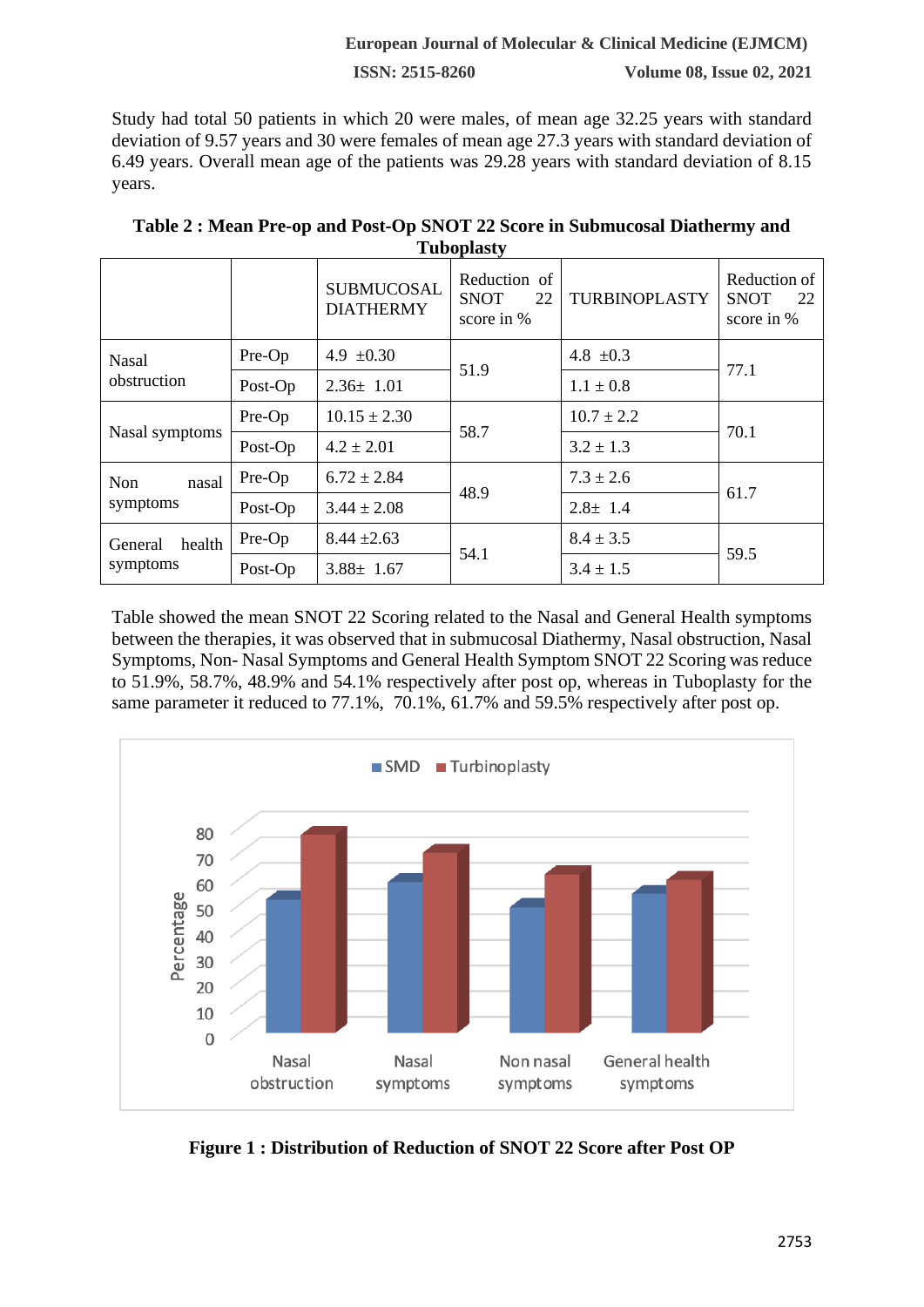**ISSN: 2515-8260 Volume 08, Issue 02, 2021**

|                                | <b>TURBINOPLASTY</b><br>$N = 25\%$ | <b>SUBMUCOSAL</b><br>DIATHERMY $N=25$ (%) |
|--------------------------------|------------------------------------|-------------------------------------------|
| <b>NASAL OBSTRUCTION</b>       | 21(84)                             | 18(72)                                    |
| <b>NASAL SYMPTOMS</b>          | 19(76)                             | 17(68)                                    |
| NON-NASAL SYMPTOMS             | 18(72)                             | 16(64)                                    |
| <b>GENERAL HEALTH SYMPTOMS</b> | 16(64)                             | 14(56)                                    |

**Table 3: Comparison of improvement in symptoms following turbinoplasty and submucosal diathermy**

From above table we can observed that various symptoms improvement between the therapy, it was found that Nasal Obstruction improvement in Turbinoplasty was 84% compared to Submucosal Diathermy. Similarly Nasal Symptoms, Non-Nasal Symptoms and also general Health Symptoms proportion of improvement was more in Turbinoplasty as compared to the Submucosal Diathermy, and this improvement between the therapy was statistically significant. (P-value $< 0.01$ )

# **Discussion**

Nasal obstruction can be caused by a deviated nasal septum, enlarged turbinates, nasal polyps, enlarged adenoids, tumors and nasal congestion [8]. The goal of turbinate reduction surgery is to improve nasal breathing and reduce nasal drainage and post-nasal drip which can improve the patient's quality of life by decreasing headaches, snoring and sleep apnea [9].

This study was carried out in the Dept of ENT, KIMS, Narketpally over a period of 2 years. In the present study we have included 50 patients who have chronic nasal obstruction due to inferior turbinate hypertrophy, among them 20 were males and 30 were females. From this it was observed that females were more commonly affected by nasal obsetruction, these results were comparable with the studies conducted by studies done by Matteo Cavliere et.al.[10] In our study we didn't find any statistical significance between the age and sex.

In the pre op we observed no difference in the SNOT score in both the therapies, but in post op we found that SNOT 22 Score was reduced by 77% in Nasal obstruction. SNOT 22 score for Nasal Symptoms like Nasal Discharge, Sneezing, Itchy Nose, loss of smells etc decreased by 70.2% post operatively. SNOT 22 score for Non-Nasal symptoms like headache, facial pain, ear ache etc was decreased by 61.7% and that of for general health symptoms like difficulty falling a sleep, waking up tired etc was decreased by 59.5%. These reduction in these parameters were significantly higher compared to the submucosal diathermy. These reduction in Turbinoplasty in our study supported by study conducted by Matteo Cavaliere et al [10] showed improvement in nasal obstruction among 80% of the cases and Nasal symptoms like sneezing improvement shown in among 69% of the cases, also secretions was improvement among 72% of cases and also in case of smell among 84% of the cases, so these results were analogous to our study. Another study by Mabry R L et al[11] showed improvement in Nasal obstruction is seen in 86% of cases, improvement in nasal symptoms are seen in 80% of cases and improvement in sleep functions like snoring, difficulty falling asleep, lack of good sleep is seen in 70 % of cases post operatively.

Our study found that because of the Turbinoplasty improvement in Nasal obstruction, Nasal Symptoms, Non-Nasal Symptoms and General Health symptoms was more compared to the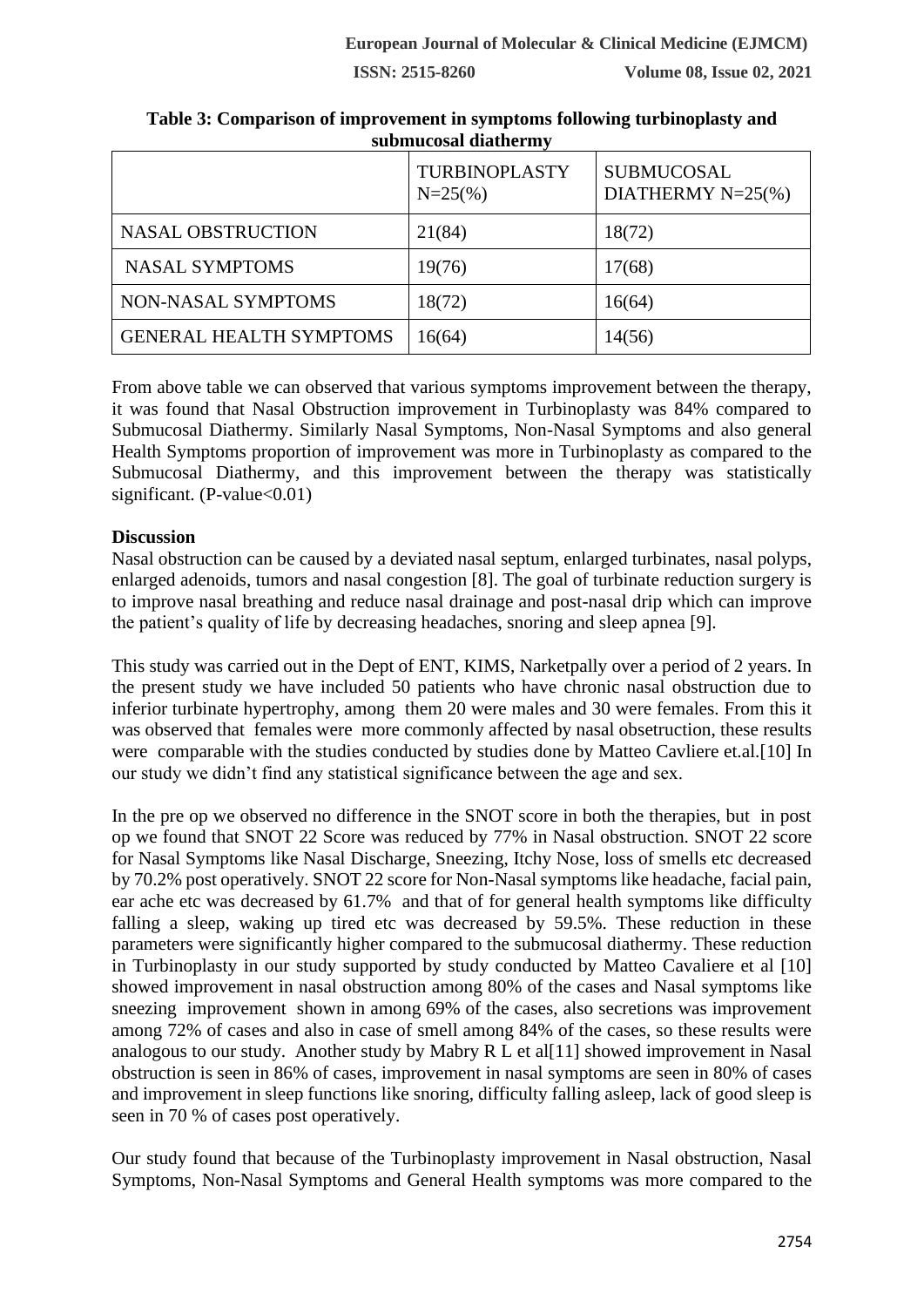**ISSN: 2515-8260 Volume 08, Issue 02, 2021**

Submucosal Diathermy. In support of present study Matteo Cavaliere et al and Mabry R L et al[10, 11 ] showed maximum improvement in Turbinoplasty compared to the SMD. Khosa et al [12] studied the outcome of SMD and partial inferior turbinectomy in patients with chronic hypertrophic rhinitis in terms of relief of nasal obstruction. They found that both these procedures are simple and easy to perform, SMD leads to a dramatic fall in nasal obstruction but the patient do not have concurrent medical treatment, inferior turbinate re-hypertrophy within 15 months. They concluded that both the procedures are relatively safe and effective and do not need expensive instrumentation.

Anil and Bilkhis [13] studied the comparison between partial inferior turbinectomy and submucosal diathermy in the management of inferior turbinate hypertrophy. They found that partial inferior turbinectomy showed better and early results when compared to submucosal diathermy in terms of subjective improvement of symptoms. In addition, patients who underwent partial inferior turbinectomy showed marked improvement of nasal obstruction at the end of first week itself with 80% of them having total improvement while the remaining 20% said that the nasal obstruction was reduced to being a mild problem. At the end of second month, 49 patients [98%] had no nasal obstruction while only one patient said that it remained as a mild problem. They concluded that early and better results were seen in patients who underwent partial inferior turbinectomy. One more supported to our study by *Smitha [14]* who found that partial inferior turbinectomy was found to be more effective in reducing the nasal obstruction in all 58 patients. At 3rd month 27 patients (46.55%) had complete relief from nasal obstruction & 53.4% of patients had moderate improvement. At 6th month 24 patients  $(41.34%)$  had complete relief from nasal obstruction & 43 patients (58.6%) had moderate improvement.

One of the main drawbacks of inferior turbinate surgery is a high rate of recurrence of symptoms with time. Most studies agree that total turbinate resection has long term effectiveness [15,16,17]. Total turbinectomy is not recommended as the method of choice due to potential adverse effects and it is considered carefully. Total turbinectomy is considered if all other treatment attempts do not succeed [18]. According to a study, inferior turbinoplasty is the best method of turbinate reduction with good results and least complications. [19] Though in our study we found Turbinoplasty was better enough over submucosal diathermy, but there are more than 10 surgical techniques have been used over decades to treat hypertrophy of the inferior turbinate, but there is no single complete therapy. The evidence supporting the efficacy of these procedures remains debatable. None of them are able to produce satisfactory long term results, so more studies required with more sample size to find best technique to treat hypertrophy of the inferior turbinate

#### **Conclusion**

From overall observation and discussion we observed that Turbinoplasty is found to be more effective than submucosal diathermy in reducing the nasal obstruction and other nasal symptoms. But considering cost effectiveness SMD is the first choice as it can be done under local anaesthesia and patient is discharged on the same day. If inferior turbinate hypertrophy recurs following SMD, Turbinoplasty should be carried out.

Acknowledgement : None Conflict of Interest : None Funding : None